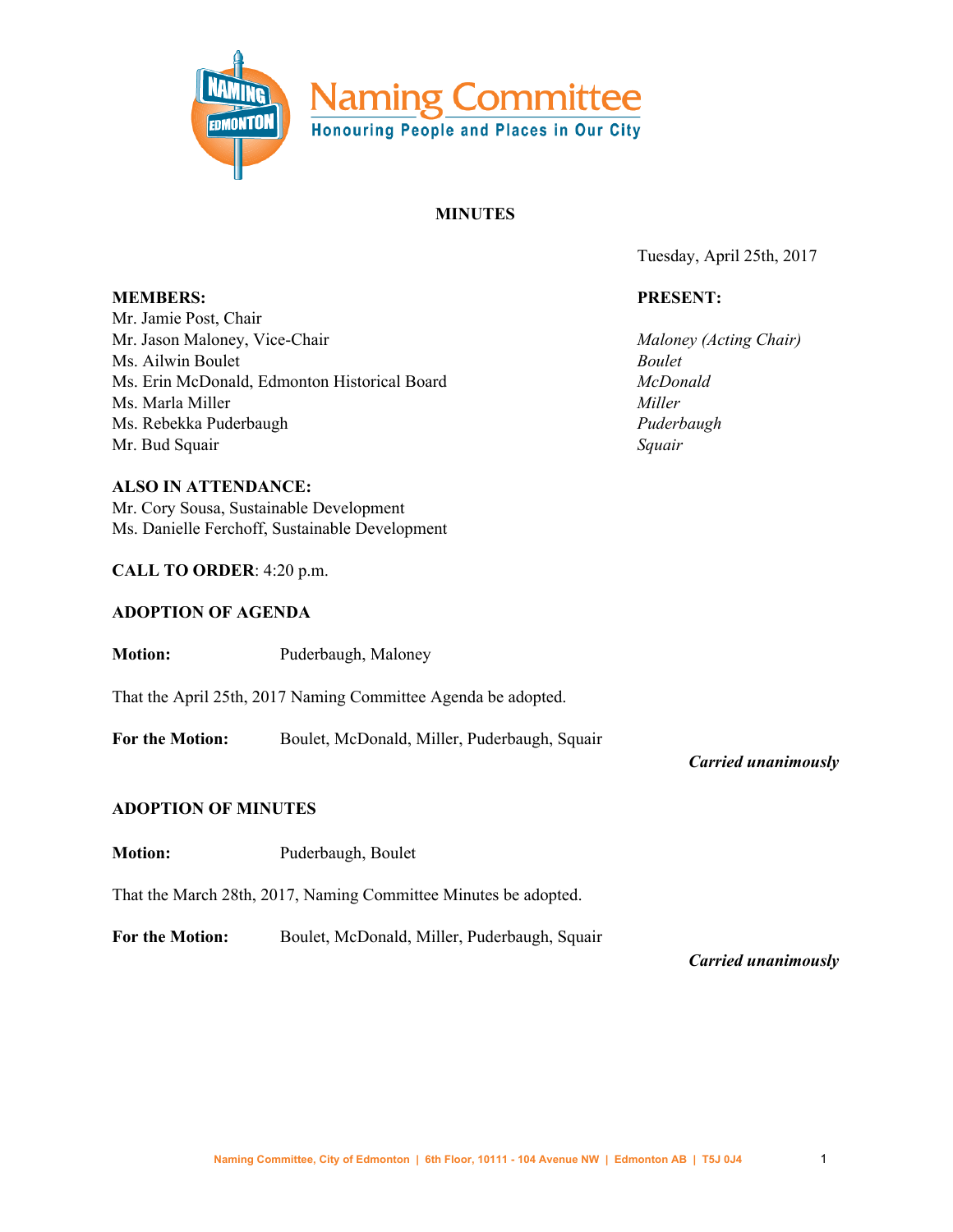

### **OLD BUSINESS**

**1. Request to name a collector roadway in the Blatchford Area as "Runway 1230 Drive"** *(Presentation by Stantec's Tom Young at 4:40 pm)*

**Motion:** Boulet, McDonald

That the Naming Committee defer the item and requests that Administration's Fire Rescue provide a formal response regarding the proposal of utilizing the numbers of "1230" within a unique roadway name.

**For the Motion:** Boulet, McDonald, Miller, Puderbaugh, Squair

*Carried unanimously*

- **2. Request to name a municipal facility within Borden Park located in the Virginia Park Neighbourhood.**
- **Motion:** Squair, Puderbaugh

That the Naming Committee approves the naming of the proposed municipal facility as **"Borden Park Natural Swimming Pool"** located at 7507 – Borden Park Road in the Virginia Park Neighbourhood

**For the Motion:** Boulet, McDonald, Miller, Puderbaugh, Squair

### *Carried unanimously*

### **NEW BUSINESS**

- **3. Request to name arterial roadways within the Horse Hill Area Structure Plan (ASP)**
- **Motion:** Squair, McDonald

That the Naming Committee approves the naming of the arterials roadway within the Horse Hill Area by naming it after the Area Structure Plan (ASP) name of "Horse Hill" as per the Naming Policy C509B.

The Naming Committee recommends the suffix naming of *"Horse Hill Gate", "Horse Hill Boulevard", and "Horse Hill Way"*.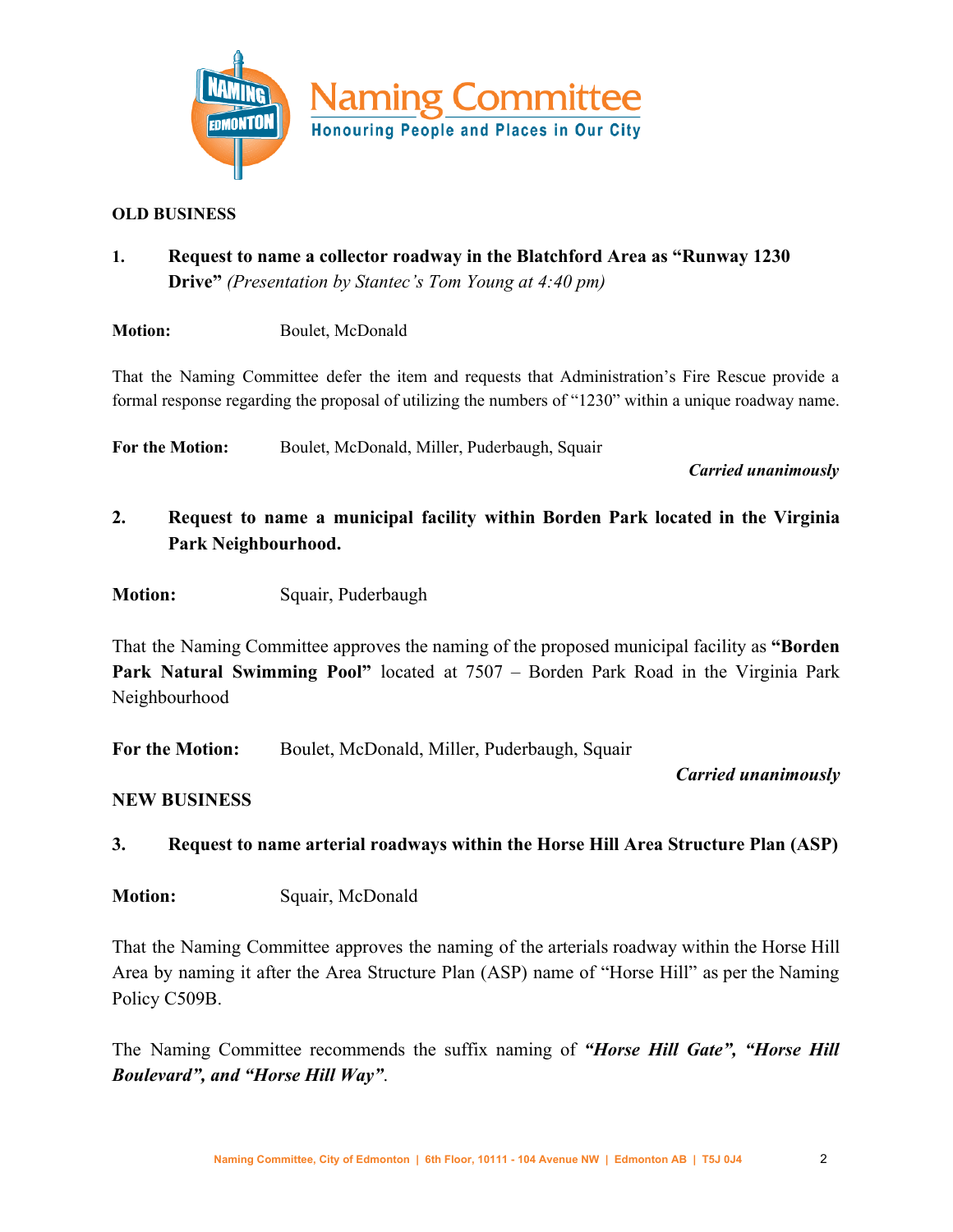

**For the Motion:** Boulet, McDonald, Miller, Puderbaugh, Squair

**Motion:** Squair, McDonald

That the Naming Committee approves the naming of the future realigned roadway names that currently utilize the names of *"Fort Road"* and *"Meridian Street"*.

**For the Motion:** Boulet, McDonald, Miller, Puderbaugh, Squair

*Carried unanimously*

# **4. Request to name roadways within The Orchards Neighbourhood**

**Motion:** Boulet, McDonald

That the Naming Committee approves the naming of the collector roadway within the Orchards Neighbourhood by naming it after the neighbourhood name of "Orchards" as per the Naming Policy C509B.

The Naming Committee recommends the suffix naming of *"Orchards Road"*.

**For the Motion:** Boulet, McDonald, Miller, Puderbaugh, Squair

*Carried unanimously*

**Motion:** Boulet, Puderbaugh

That the Naming Committee approves the naming of the local roadways within the Orchards Neighbourhood by naming it after the "Plum" species as it conforms to the naming theme established within the Orchards Neighbourhood.

The Naming Committee recommends the suffix naming of *"Plum Gate", "Plum Circle", "Plum Link", "Plum Lane", "Plum Court", and "Plum Crescent" as per the map submitted by the applicant.*

**For the Motion:** Boulet, McDonald, Miller, Puderbaugh, Squair

*Carried unanimously*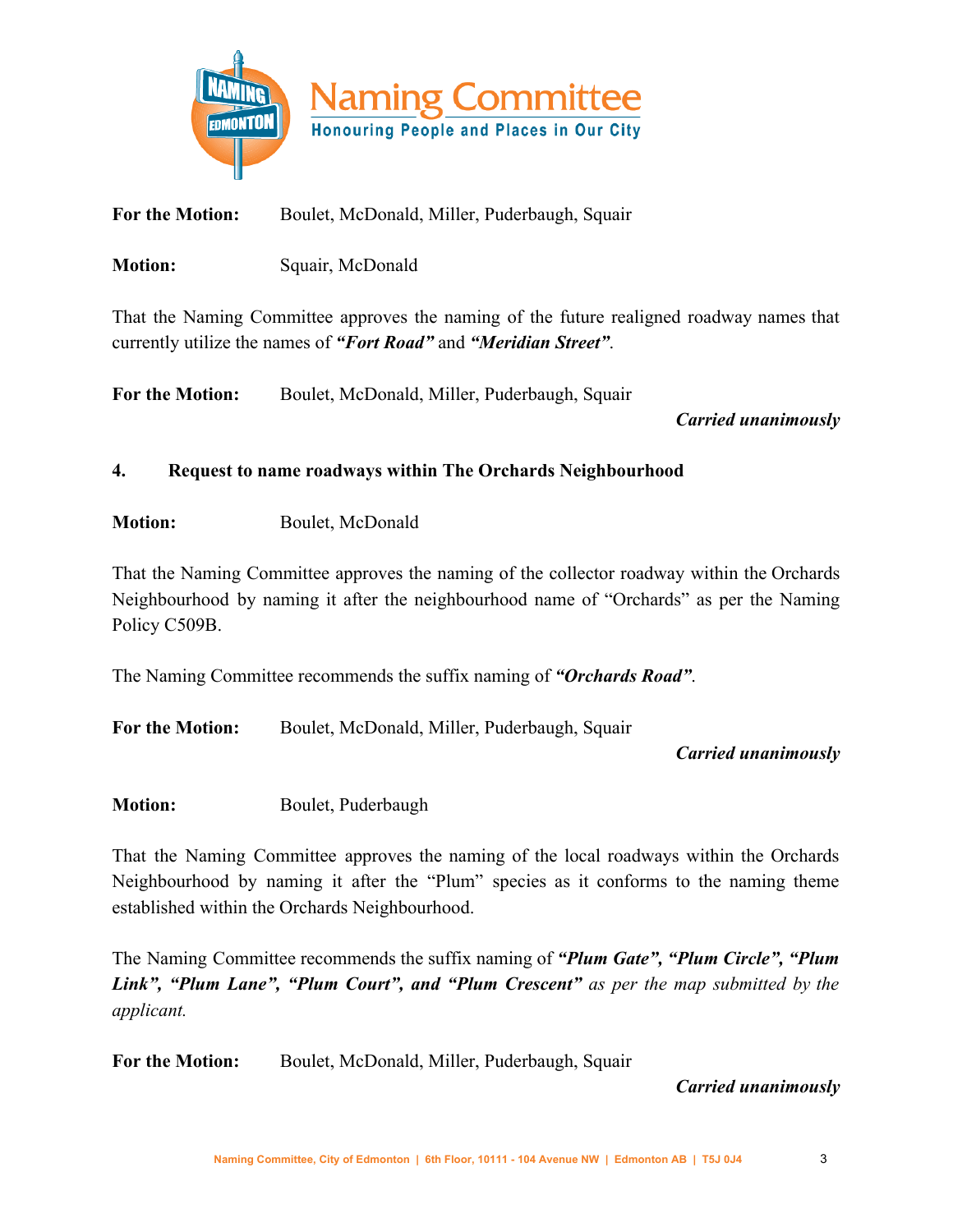

**Motion:** Boulet, Maloney

That the Naming Committee approves the naming of the local roadways within the Orchards Neighbourhood by naming it after the "Muckleplum" species as it conforms to the naming theme established within the Orchards Neighbourhood.

The Naming Committee recommends the suffix naming of *"Muckleplum Way" and "Muckleplum Crescent" as per the map submitted by the applicant.*

**For the Motion:** Boulet, McDonald, Miller, Puderbaugh, Squair

*Carried unanimously*

*Naming Committee member Bud Squair left the meeting*

### **5. Request to name collector roadways within the River's Edge Neighbourhood**

**Motion:** Maloney, Puderbaugh

That the Naming Committee approves the naming of a collector roadway as **"River Way"** located within the River's Edge Neighbourhood.

| <b>For the Motion:</b> | none                                 |
|------------------------|--------------------------------------|
| <b>Opposed:</b>        | Boulet, McDonald, Miller, Puderbaugh |

# *Not Carried*

**Motion:** Maloney, Puderbaugh

That the Naming Committee approves the naming of three collector roadways within the River's Edge Neighbourhood by naming it after the neighbourhood name of "River's Edge" as per the Naming Policy C509B.

The Naming Committee recommends the suffix naming of *"River's Edge Road", "River's Edge Way",* and *"River's Edge Drive"*.

**For the Motion:** Boulet, McDonald, Miller, Puderbaugh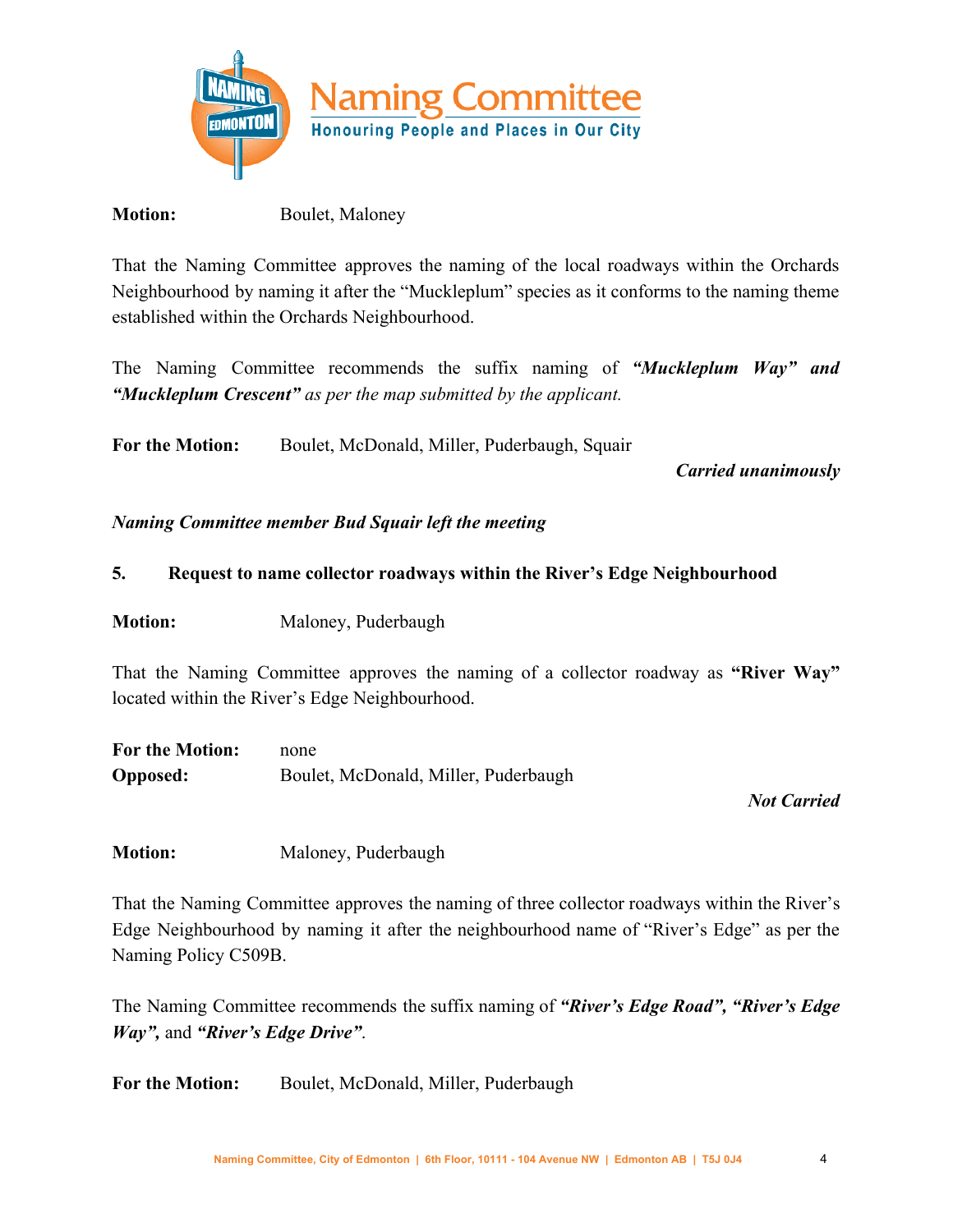

*Carried unanimously*

*Naming Committee member Ailwin Boulet left the meeting*

# **6. Request to name two roads within the Chappelle Neighbourhood**

**Motion:** Maloney, McDonald

That the Naming Committee approves the naming of two roads as **"Cristall Place"** and **"Cristall Gate"** located within the Chappelle Neighbourhood.

| <b>For the Motion:</b> | none                                  |                    |
|------------------------|---------------------------------------|--------------------|
| <b>Opposed:</b>        | Maloney, McDonald, Miller, Puderbaugh |                    |
|                        |                                       | <b>Not Carried</b> |
| <b>Motion:</b>         | Maloney, McDonald                     |                    |

That the Naming Committee reaffirms their 2008 approval of the naming of roads within this portion of Chappelle of utilizing the name "Cartmell".

The Naming Committee recommends the suffix naming of *"Cartmell Court"* and *"Cartmell Place"*.

**For the Motion:** Maloney, McDonald, Puderbaugh **Opposed:** Miller

# **OTHER BUSINESS**

**7. Discussion regarding the naming of the River Valley Mechanized Access Project**

**Motion:** Squair, Puderbaugh

That the Naming Committee table the item to research and review the River Valley Mechanized Access Project.

**For the Motion:** Boulet, McDonald, Miller, Puderbaugh, Squair

# *Carried unanimously*

*Carried*